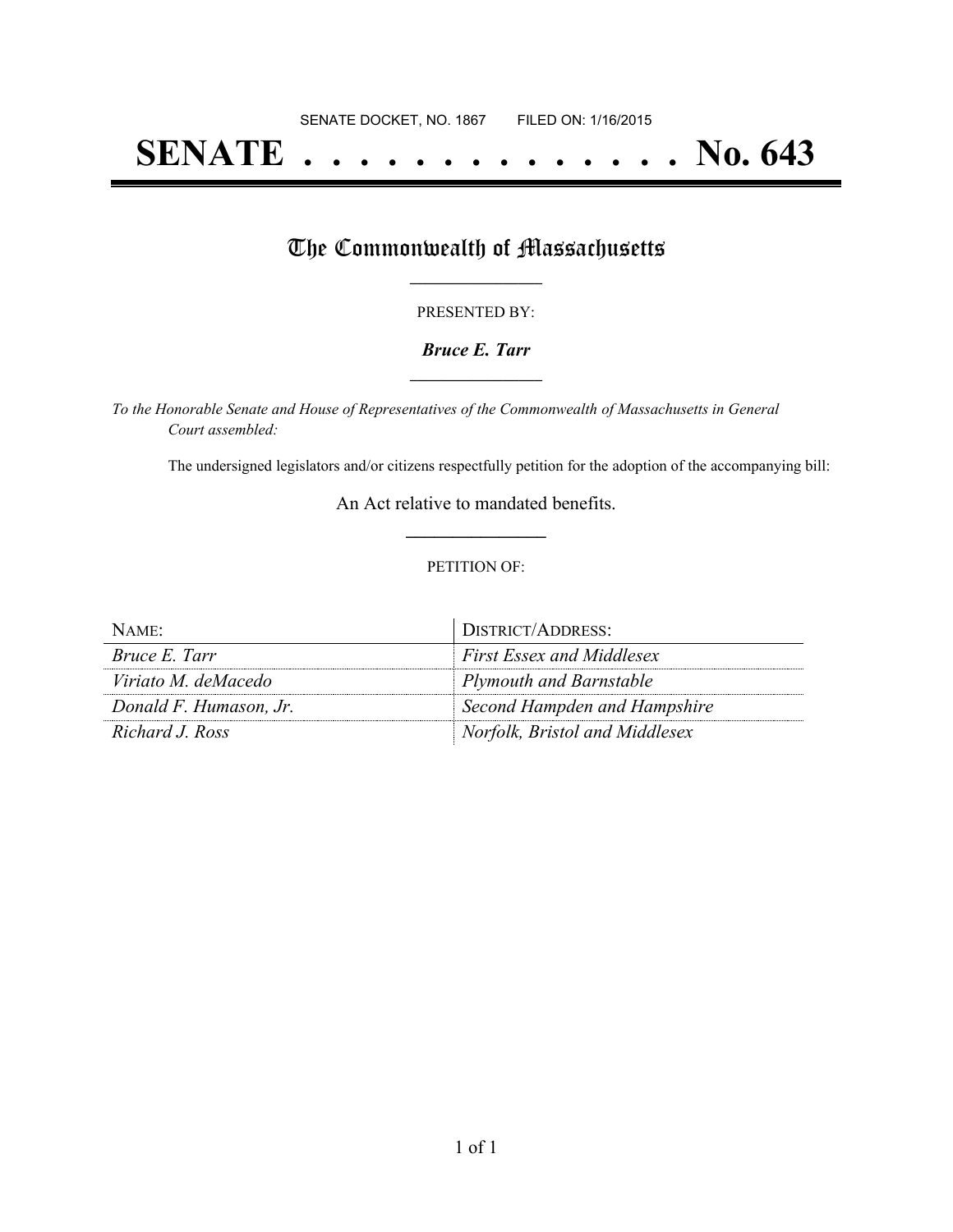## SENATE DOCKET, NO. 1867 FILED ON: 1/16/2015 **SENATE . . . . . . . . . . . . . . No. 643**

By Mr. Tarr, a petition (accompanied by bill, Senate, No. 643) of Bruce E. Tarr, Viriato M. deMacedo, Donald F. Humason, Jr. and Richard J. Ross for legislation relative to mandated benefits. Health Care Financing.

## [SIMILAR MATTER FILED IN PREVIOUS SESSION SEE SENATE, NO. *570* OF 2013-2014.]

## The Commonwealth of Massachusetts

**In the One Hundred and Eighty-Ninth General Court (2015-2016) \_\_\_\_\_\_\_\_\_\_\_\_\_\_\_**

**\_\_\_\_\_\_\_\_\_\_\_\_\_\_\_**

An Act relative to mandated benefits.

Be it enacted by the Senate and House of Representatives in General Court assembled, and by the authority *of the same, as follows:*

1 SECTION 1. Section 38C of chapter 3 of the General Laws, as most recently amended by

2 section 1 of chapter 288 of the Acts of 2014, is hereby further amended by striking subsection (a)

- 3 and inserting in place thereof the following:-
- 4 "(a) For the purposes of this section, a mandated health benefit proposal is one that 5 mandates health insurance coverage for specific health services, specific diseases or certain 6 providers of health care services or that affects the operations of health insurers in the 7 administration of health insurance coverage as part of a policy or policies of group life and 8 accidental death and dismemberment insurance covering persons in the service of the 9 commonwealth, and group general or blanket insurance providing hospital, surgical, medical, 10 dental, and other health insurance benefits covering persons in the service of the commonwealth,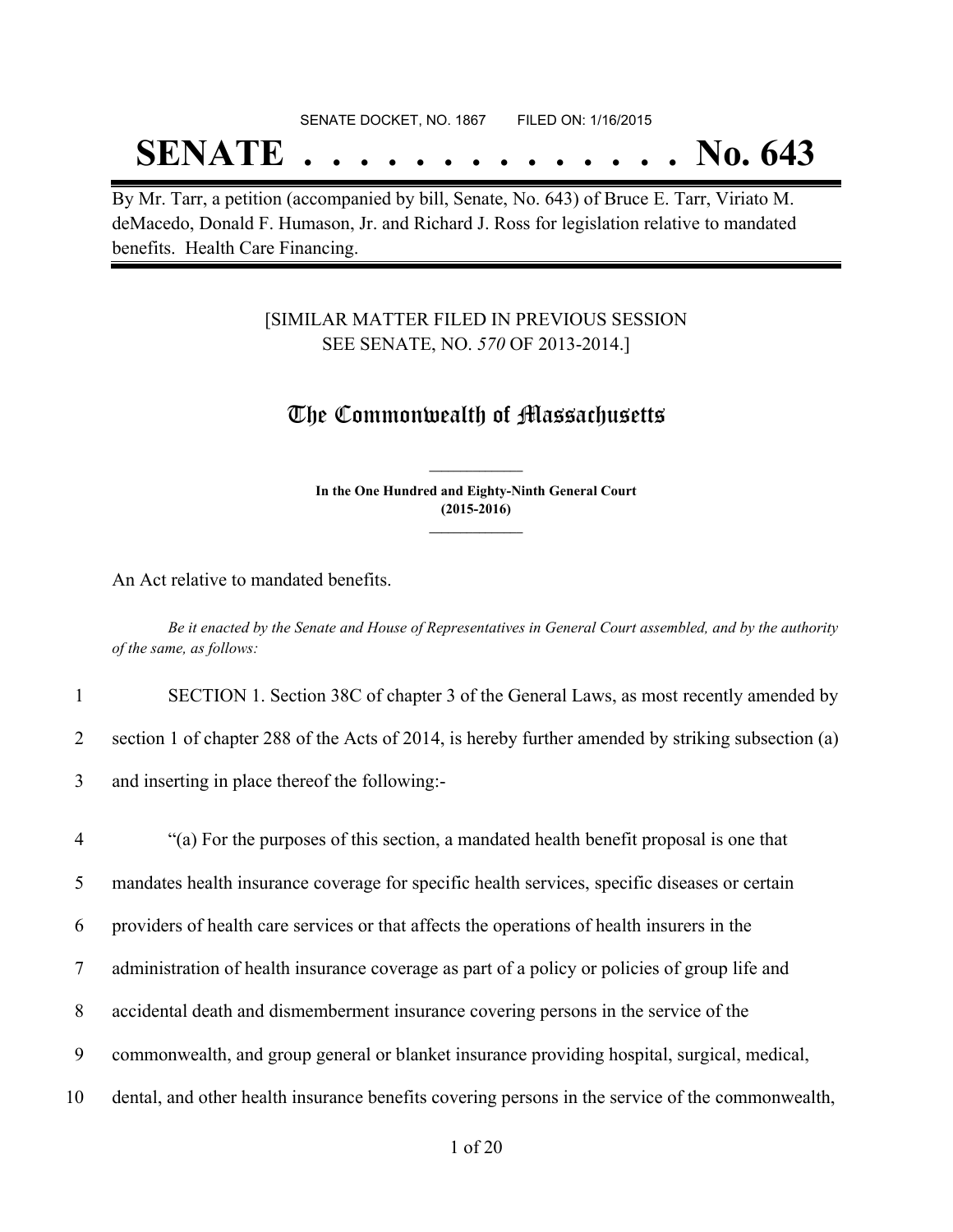| 11 | and their dependents organized under chapter 32A, individual or group health insurance policies      |
|----|------------------------------------------------------------------------------------------------------|
| 12 | offered by an insurer licensed or otherwise authorized to transact accident or health insurance      |
| 13 | organized under chapter 175, a nonprofit hospital service corporation organized under chapter        |
| 14 | 176A, a nonprofit medical service corporation organized under chapter 176B, a health                 |
| 15 | maintenance organization organized under chapter 176G, or an organization entering into a            |
| 16 | preferred provider arrangement under chapter 176I, any health plan issued, renewed, or               |
| 17 | delivered within or without the commonwealth to a natural person who is a resident of the            |
| 18 | commonwealth, including a certificate issued to an eligible natural person which evidences           |
| 19 | coverage under a policy or contract issued to a trust or association for said natural person and his |
| 20 | dependent, including said person's spouse organized under chapter 176M.".                            |
| 21 | SECTION 2. Subsection (d) of said section 38C of said chapter 3, as so appearing, is                 |
| 22 | hereby amended by striking subdivision (1) and inserting in place thereof the following:-            |
| 23 | "(1) the financial impact of mandating the benefit, including the extent to which the                |
| 24 | proposed insurance coverage would increase or decrease the cost of the treatment or service over     |
| 25 | the next 5 years, the extent to which the proposed coverage might increase the appropriate or        |
| 26 | inappropriate use of the treatment or service over the next 5 years, the extent to which the         |
| 27 | mandated treatment or service might serve as an alternative for more expensive or less expensive     |
| 28 | treatment or service, the extent to which the insurance coverage may affect the number and types     |
| 29 | of providers of the mandated treatment or service over the next 5 years, the effects of mandating    |
| 30 | the benefit on the cost of health care, particularly the premium, administrative expenses and        |
| 31 | indirect costs of municipalities, large employers, small employers, employees and nongroup           |
| 32 | purchasers, the potential benefits and savings to municipalities, large employers, small             |
| 33 | employers, employees and nongroup purchasers, the effect of the proposed mandate on cost             |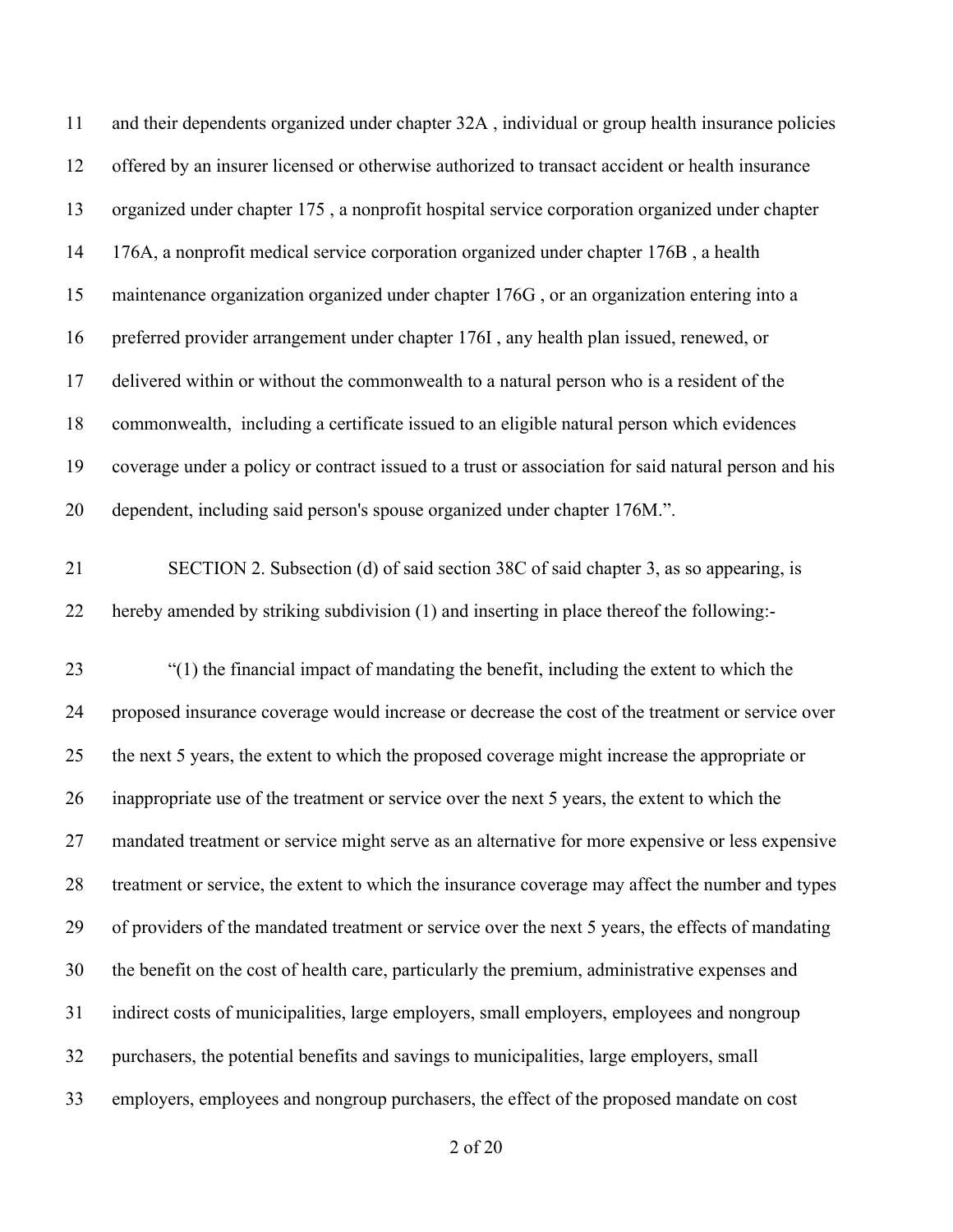shifting between private and public payors of health care coverage, the cost to health care consumers of not mandating the benefit in terms of out of pocket costs for treatment or delayed treatment and the effect on the overall cost of the health care delivery system in the commonwealth;".

 SECTION 3. Chapter 118G of the General Laws, as appearing in the 2014 Official Edition, is hereby amended by inserting the following section:-

 "Section 42. (a) For the purposes of this section, a mandated health benefit is a statutory or regulatory requirement that mandates health insurance coverage for specific health services, specific diseases or certain providers of health care services as part of a policy or policies of group life and accidental death and dismemberment insurance covering persons in the service of the commonwealth, and group general or blanket insurance providing hospital, surgical, medical, dental, and other health insurance benefits covering persons in the service of the commonwealth, and their dependents organized under chapter 32A , individual or group health insurance policies offered by an insurer licensed or otherwise authorized to transact accident or health insurance organized under chapter 175 , a nonprofit hospital service corporation organized under chapter 176A , a nonprofit medical service corporation organized under chapter 176B , a health maintenance organization organized under chapter 176G , or an organization entering into a preferred provider arrangement under chapter 176I , any health plan issued, renewed, or delivered within or without the commonwealth to a natural person who is a resident of the commonwealth, including a certificate issued to an eligible natural person which evidences coverage under a policy or contract issued to a trust or association for said natural person and his dependent, including said person's spouse organized under chapter 176M.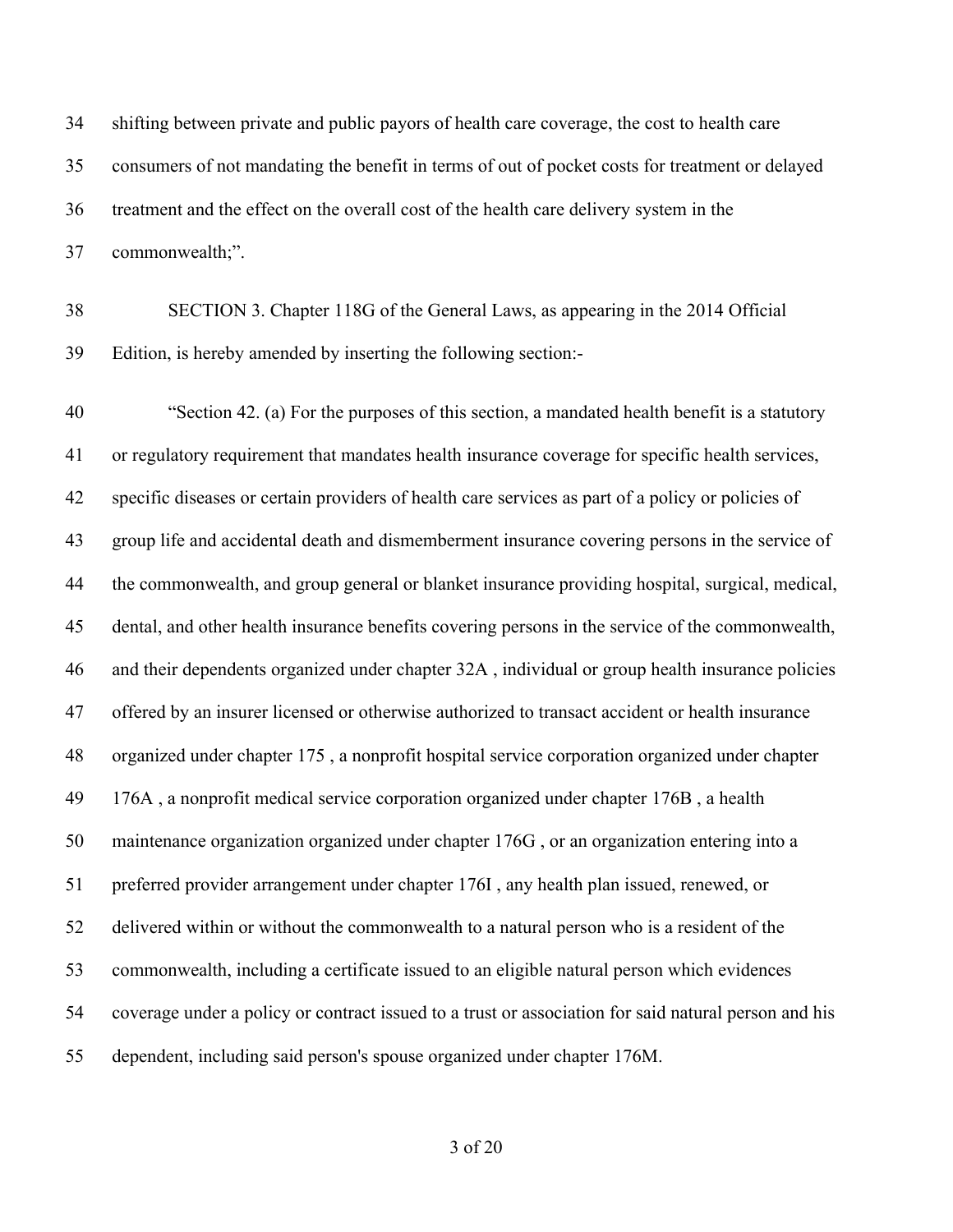(b) Joint committees of the general court and the house and senate committees on ways and means when reporting favorably on mandated health benefits bills referred to them shall include a review and evaluation conducted by the division of health care finance and policy pursuant to this section.

 (c) Upon request of a joint standing committee of the general court having jurisdiction or the committee on ways and means of either branch, the division of health care finance and policy shall conduct a review and evaluation of the mandated health benefit proposal, in consultation with other relevant state agencies, and shall report to the committee within 90 days of the request. If the division of health care finance and policy fails to report to the appropriate committee within 45 days, said committee may report favorably on the mandated health benefit bill without including a review and evaluation from the division.

 (d) Any state agency or any board created by statute, including but not limited to the Board of the Commonwealth Connector, the Department of Health, the Division of Medical Assistance or the Division of Insurance that proposes to add a mandated health benefit by rule, bulletin or other guidance must request that a review and evaluation of that proposed mandated health benefit be conducted by the division of health care finance and policy pursuant to this section. The report on the mandated health benefit by the division of health care finance and policy must be received by the agency or board and available to the public at least 30 days prior to any public hearing on the proposal. If the division of health care finance and policy fails to report to the agency or board within 45 days of the request, said agency or board may proceed with a public hearing on the mandated health benefit proposal without including a review and evaluation from the division.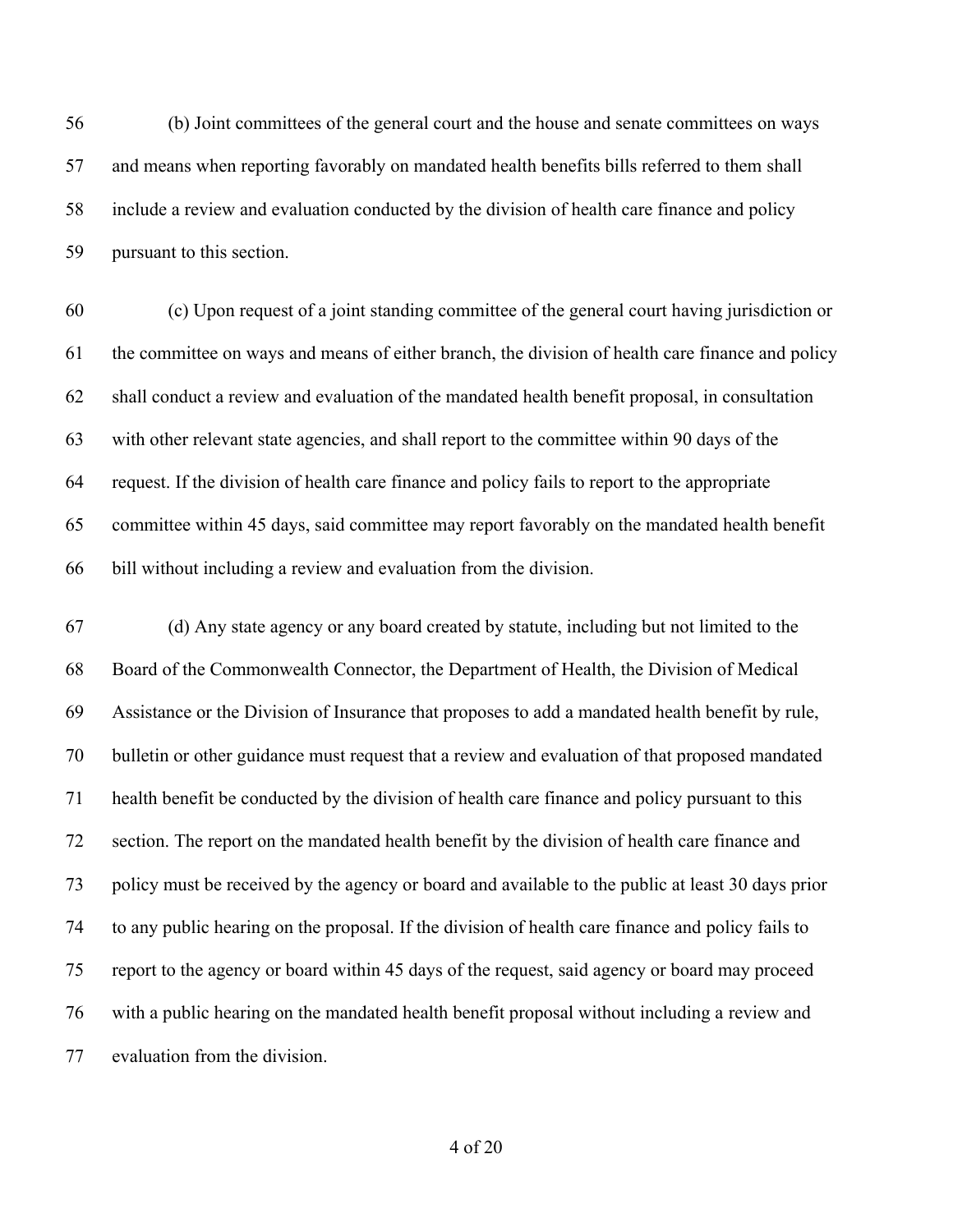(e) Any party or organization on whose behalf the mandated health benefit was proposed shall provide the division of health care finance and policy with any cost or utilization data that they have. All interested parties supporting or opposing the proposal shall provide the division of health care finance and policy with any information relevant to the division's review. The division shall enter into interagency agreements as necessary with the division of medical assistance, the group insurance commission, the department of public health, the division of insurance, and other state agencies holding utilization and cost data relevant to the division's review under this section. Such interagency agreements shall ensure that the data shared under the agreements is used solely in connection with the division's review under this section, and that the confidentiality of any personal data is protected. The division of health care finance and policy may also request data from insurers licensed or otherwise authorized to transact accident or health insurance under chapter 175 , nonprofit hospital service corporations organized under chapter 176A , nonprofit medical service corporations organized under chapter 176B , health maintenance organizations organized under chapter 176G , and their industry organizations to complete its analyses. The division of health care finance and policy may contract with an actuary, or economist as necessary to complete its analysis.

 The report shall include, at a minimum and to the extent that information is available, the following: (1) the financial impact of mandating the benefit, including the extent to which the proposed insurance coverage would increase or decrease the cost of the treatment or service over the next 5 years, the extent to which the proposed coverage might increase the appropriate or inappropriate use of the treatment or service over the next 5 years, the extent to which the mandated treatment or service might serve as an alternative for more expensive or less expensive treatment or service, the extent to which the insurance coverage may affect the number and types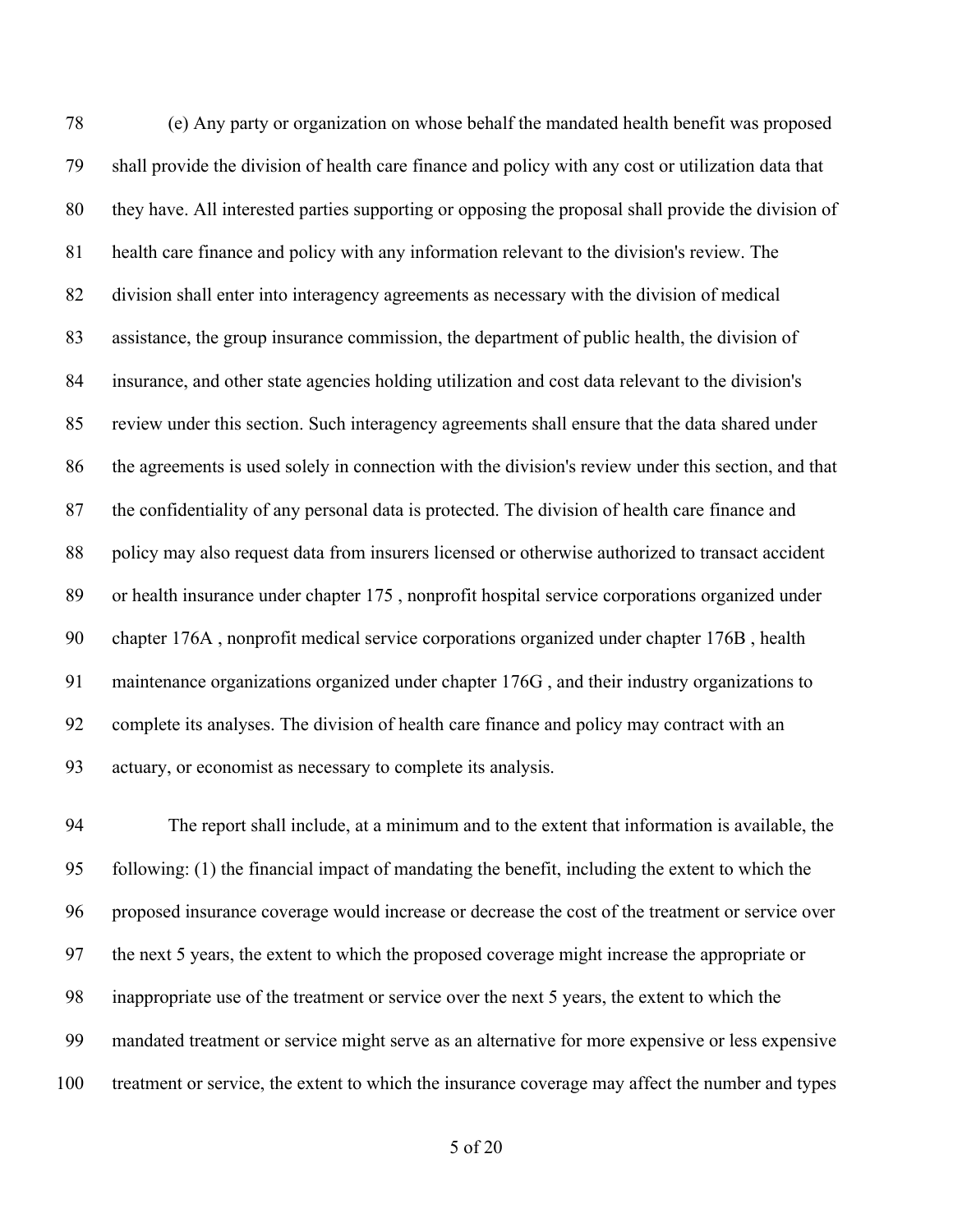of providers of the mandated treatment or service over the next 5 years, the effects of mandating the benefit on the cost of health care, particularly the premium, administrative expenses and indirect costs of municipalities, large employers, small employers, employees and nongroup purchasers, the potential benefits and savings to municipalities, large employers, small employers, employees and nongroup purchasers, the effect of the proposed mandate on cost shifting between private and public payors of health care coverage, the cost to health care consumers of not mandating the benefit in terms of out of pocket costs for treatment or delayed treatment and the effect on the overall cost of the health care delivery system in the commonwealth; (2) the medical efficacy of mandating the benefit, including the impact of the benefit to the quality of patient care and the health status of the population and the results of any research demonstrating the medical efficacy of the treatment or service compared to alternative treatments or services or not providing the treatment or service; and (3) if the proposal seeks to mandate coverage of an additional class of practitioners, the results of any professionally acceptable research demonstrating the medical results achieved by the additional class of practitioners relative to those already covered and the methods of the appropriate professional organization that assures clinical proficiency.".

 SECTION 4. Section 1 of chapter 175, as so appearing, is hereby amended by inserting the following definitions:—

 ""Flexible health benefit policy" means a health insurance policy that in whole or in part, does not offer state mandated health benefits.

 "State mandated health benefits" means coverage required or required to be offered in the general or special laws as part of a policy of accident or sickness insurance that: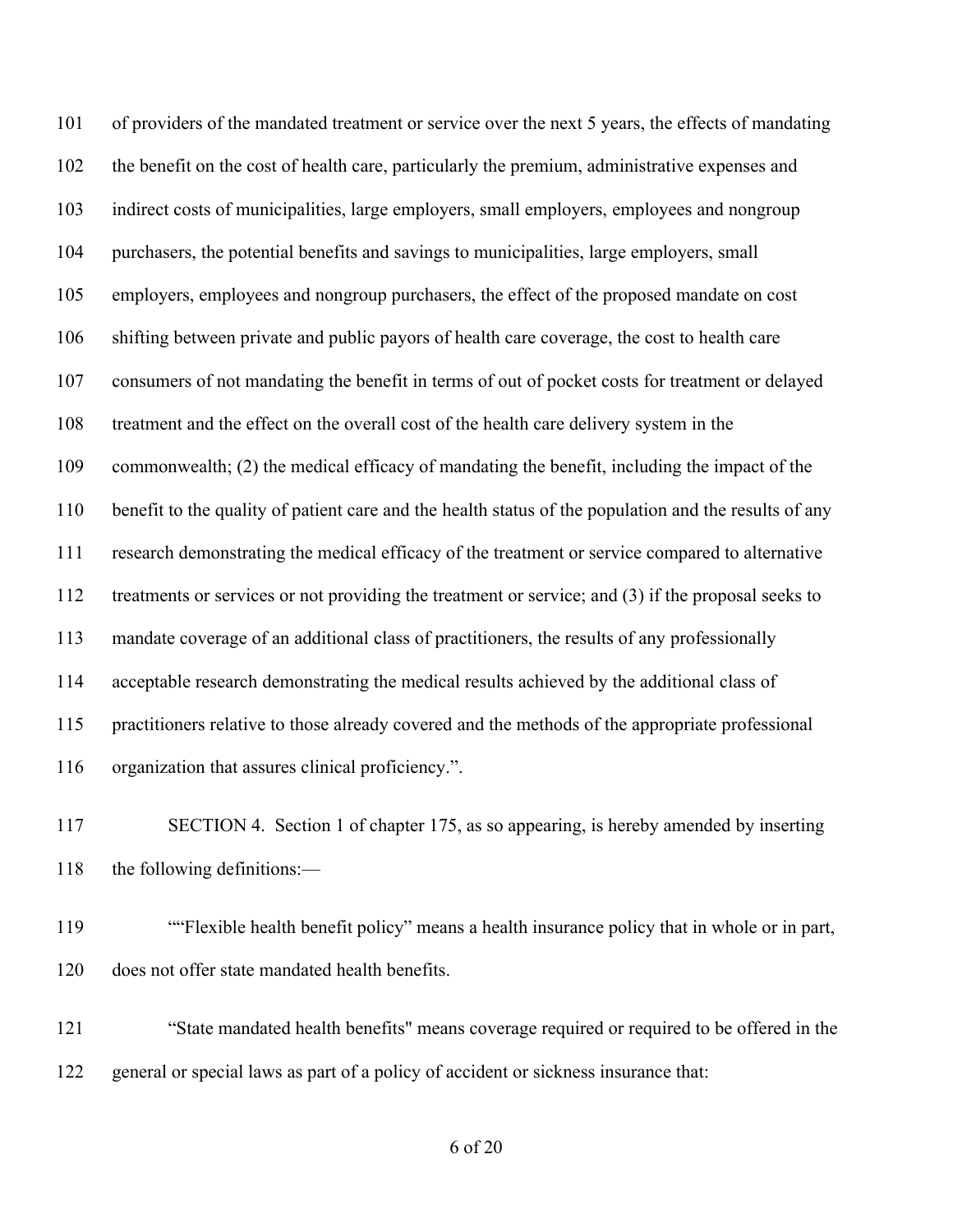123 1. includes coverage for specific health care services or benefits;

 2. places limitations or restrictions on deductibles, coinsurance, copayments, or any annual or lifetime maximum benefit amounts; or

 3. includes a specific category of licensed health care practitioner from whom an insured 127 is entitled to receive care.

 "Policy of Accident and Sickness Insurance," any policy or contract covering the kind or kinds of insurance described in subdivisions (a) through (d) of the sixth paragraph of section 47 of this chapter.".

131 SECTION 5. Section 108 of said chapter 175, as so appearing, is hereby amended by inserting after subsection 12 the following subsection:—

 "13. A carrier authorized to transact individual policies of accident or sickness insurance under this section may offer a flexible health benefit policy, provided however, that for each sale of a flexible health benefit policy the carrier shall provide to the prospective policyholder written notice describing the state mandated health benefits that are not included in the policy and provide to the prospective individual policyholder the option of purchasing at least one health insurance policy that provides all state mandated health benefits.".

 SECTION 6. Section 110 of said chapter 175, as so appearing, is hereby amended by inserting after subsection (P) the following:—

 "(Q) A carrier authorized to transact group policies of accident or sickness insurance under this section may offer one or more flexible health benefit policies; provided however, that for each sale of a flexible health benefit policy the carrier shall provide to the prospective group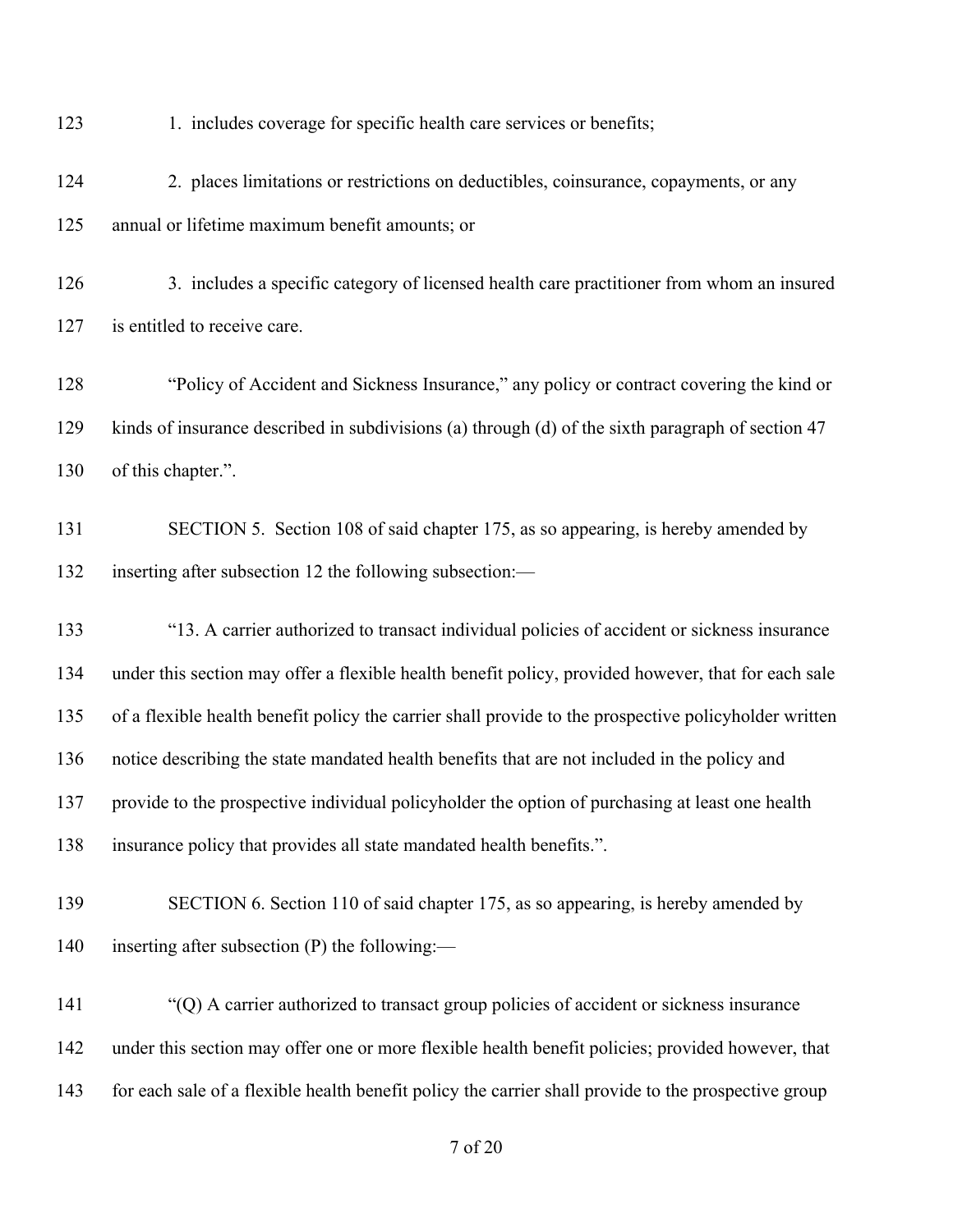policyholder written notice describing the state mandated benefits that are not included in the 145 policy and provide to the prospective group policyholder the option of purchasing at least on health insurance policy that provides all state mandated benefits. The carrier shall provide each subscriber under a group policy upon enrollment with written notice stating that this a flexible health benefit policy and describing the state mandated health benefits that are not included in 149 the policy.".

 SECTION 7. Said chapter 175, as so appearing, is hereby amended by inserting after section 111H the following:-

 "Section 111I. (a) Except as otherwise provided in this section, the commissioner shall not disapprove a policy of accident and sickness insurance which provides hospital expense and surgical expense insurance solely on the basis that it does not include coverage for at least 1 mandated benefit.

 (b) The commissioner shall not approve a policy of accident and sickness insurance which provides hospital expense and surgical expense insurance unless it provides, at a minimum, coverage for:

(1) pregnant women, infants and children as set forth in section 47C;

(2) prenatal care, childbirth and postpartum care as set forth in section 47F;

(3) cytologic screening and mammographic examination as set forth in section 47G;

(3A) diabetes-related services, medications, and supplies as defined in section 47N;

(4) early intervention services as set forth in said section 47C; and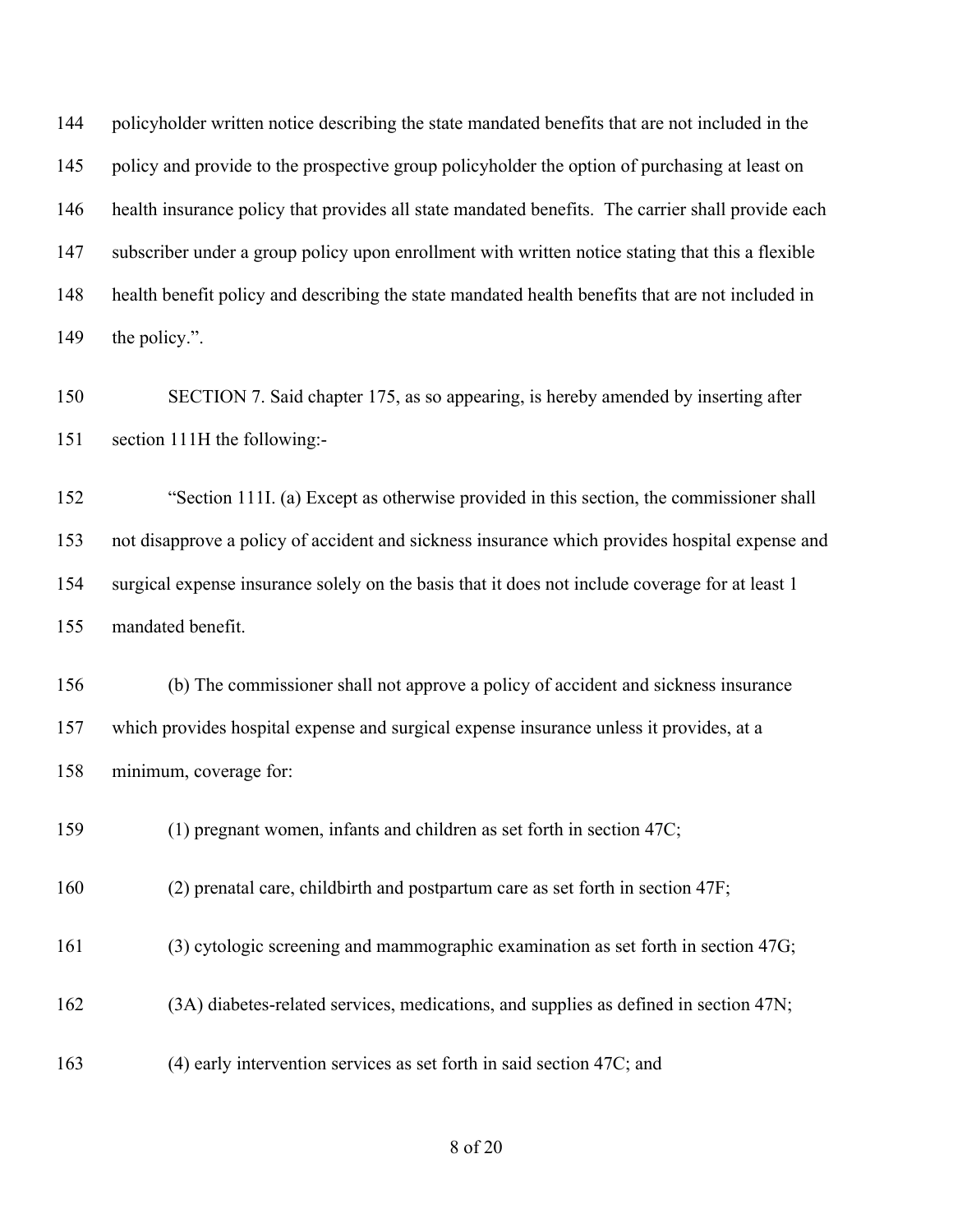(5) mental health services as set forth in section 47B; provided however, that if the policy limits coverage for outpatient physician office visits, the commissioner shall not disapprove the 166 policy on the basis that coverage for outpatient mental health services is not as extensive as required by said section 47B, if the coverage is at least as extensive as coverage under the policy 168 for outpatient physician services.

 (c) The commissioner shall not approve a policy of accident and sickness insurance which provides hospital expense and surgical expense insurance that does not include coverage for at least one mandated benefit unless the carrier continues to offer at least one policy that provides coverage that includes all mandated benefits.

 (d) For purposes of this section, "mandated benefit" shall mean a requirement in this chapter that requires coverage for specific health services, specific diseases or certain providers of health care.

 (e) The commissioner may promulgate rules and regulations as are necessary to carry out 177 this section.

 (f) Notwithstanding any special or general law to the contrary, no plan approved by the commissioner under this section shall be available to an employer who has provided a policy of accident and sickness insurance to any employee within 12 months.".

- SECTION 8. Chapter 176A, as so appearing, is hereby amended by adding after section 182 1D the following two sections:—
- "Section 1E. Definitions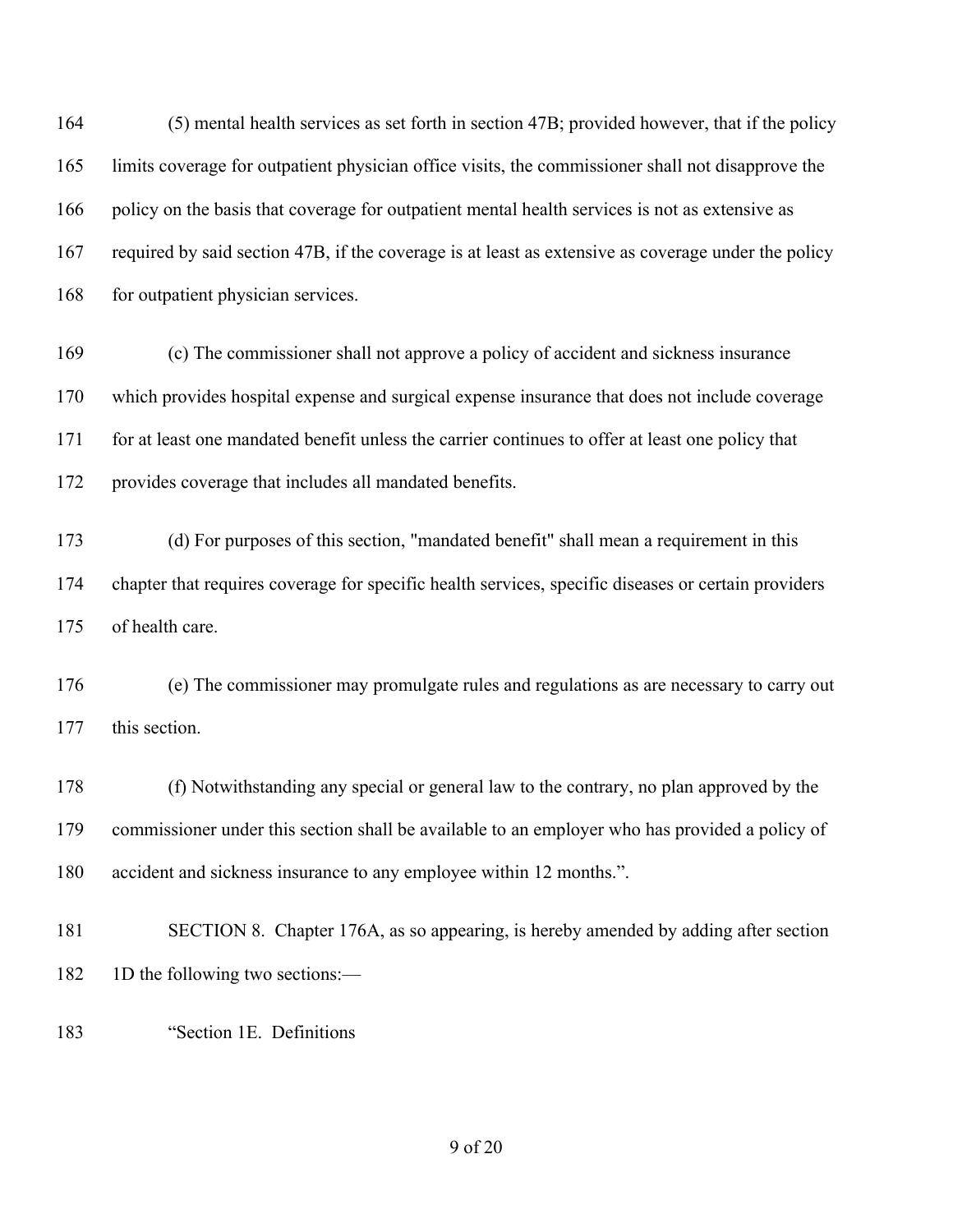| 184 | The following words, as used in this chapter, unless the text otherwise requires or a             |
|-----|---------------------------------------------------------------------------------------------------|
| 185 | different meaning is specifically required, shall mean-                                           |
| 186 | "Flexible health benefit policy" means a health insurance policy that in whole or in part,        |
| 187 | does not offer state mandated health benefits.                                                    |
| 188 | "State mandated health benefits" means coverage required or required to be offered                |
| 189 | in the general or special laws as part of a policy of accident or sickness insurance that:        |
| 190 | 1. includes coverage for specific health care services or benefits;                               |
| 191 | 2. places limitations or restrictions on deductibles, coinsurance, copayments, or any             |
| 192 | annual or lifetime maximum benefit amounts; or                                                    |
| 193 | 3. includes a specific category of licensed health care practitioner from whom an insured         |
| 194 | is entitled to receive care.                                                                      |
| 195 | "Policy of Accident and Sickness Insurance," any policy or contract covering the kind or          |
| 196 | kinds of insurance described in subdivisions (a) through (d) of the sixth paragraph of section 47 |
| 197 | of chapter 175 of the general laws.                                                               |
| 198 | Section 1F. (a) Except as otherwise provided in this section, the commissioner shall not          |
| 199 | disapprove a contract between a subscriber and the corporation under an individual or group       |
| 200 | hospital services plan solely on the basis that it does not include coverage for at least one     |
| 201 | mandated benefit.                                                                                 |
| 202 | (b) The commissioner shall not approve a contract unless it provides, at a minimum,               |

coverage for: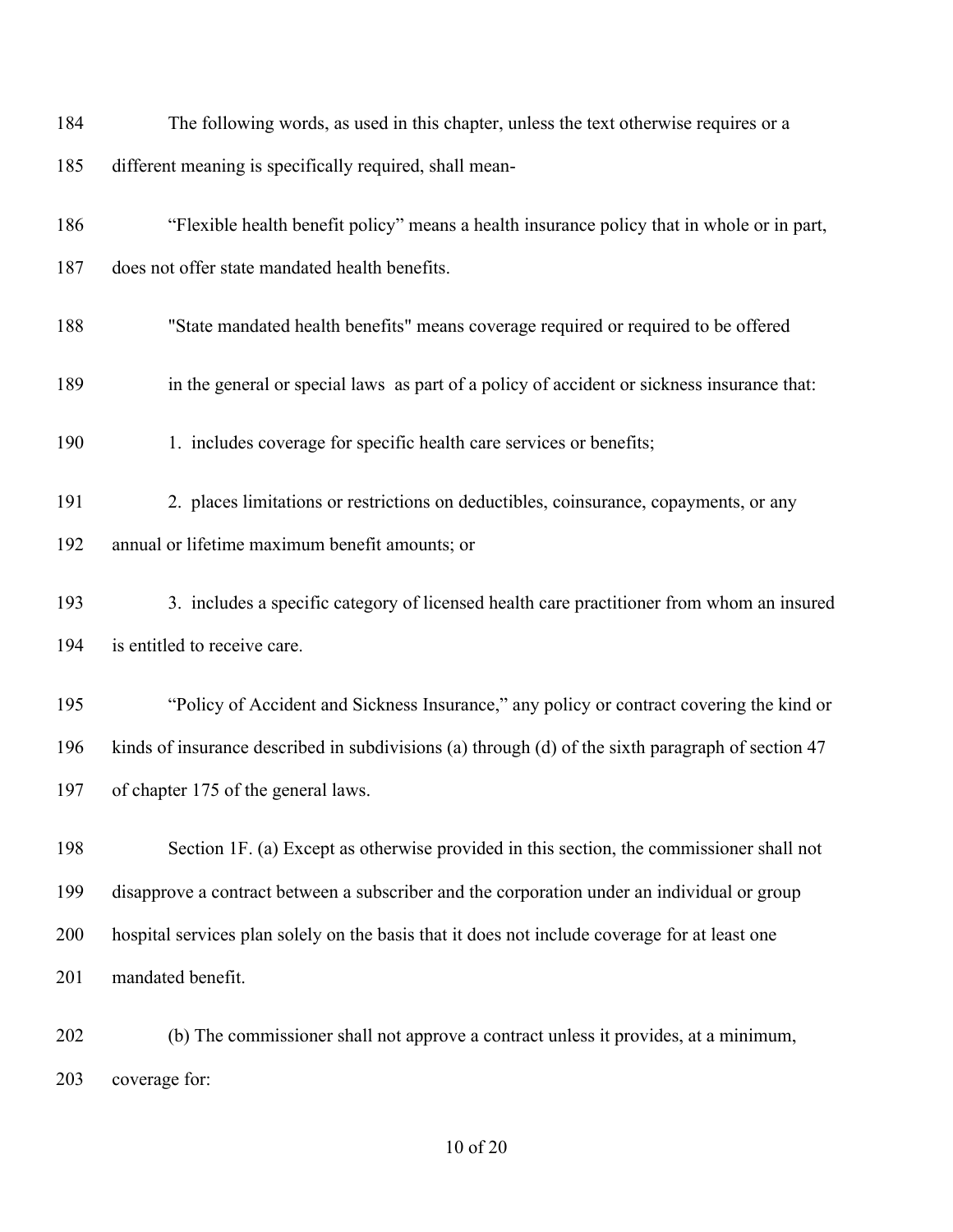| 204 | (1) pregnant women, infants and children as set forth in section 47C;                               |
|-----|-----------------------------------------------------------------------------------------------------|
| 205 | (2) prenatal care, childbirth and postpartum care as set forth in section 47F;                      |
| 206 | (3) cytologic screening and mammographic examination as set forth in section 47G;                   |
| 207 | (3A) diabetes-related services, medications, and supplies as defined in section 47N;                |
| 208 | (4) early intervention services as set forth in said section 47C; and                               |
| 209 | (5) mental health services as set forth in section 47B; provided however, that if the               |
| 210 | policy limits coverage for outpatient physician office visits, the commissioner shall not           |
| 211 | disapprove the policy on the basis that coverage for outpatient mental health services is not as    |
| 212 | extensive as required by said section 47B, if the coverage is at least as extensive as coverage     |
| 213 | under the policy for outpatient physician services.                                                 |
| 214 | (c) The commissioner shall not approve a contract that does not include coverage for at             |
| 215 | least one mandated benefit unless the corporation continues to offer at least one contract that     |
| 216 | provides coverage that includes all mandated benefits.                                              |
| 217 | (d) For purposes of this section, "mandated benefit" shall mean a requirement in this               |
| 218 | chapter that requires coverage for specific health services, specific diseases or certain providers |
| 219 | of health care.                                                                                     |
| 220 | (e) The commissioner may promulgate rules and regulations as are necessary to carry out             |
| 221 | this section.                                                                                       |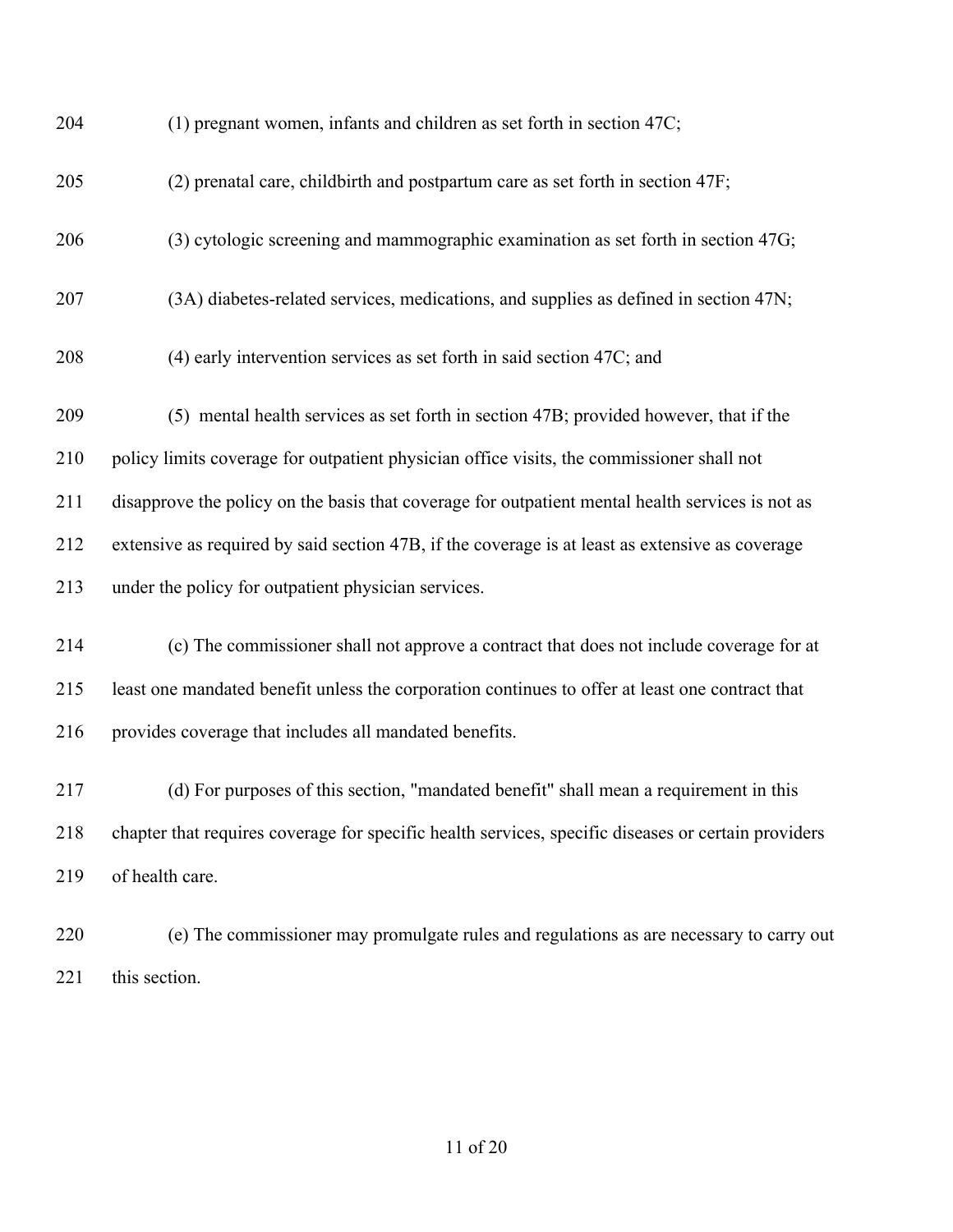(f) Notwithstanding any special or general law to the contrary, no plan approved by the commissioner under this section shall be available to an employer who has provided a hospital services plan, to any employee within 12 months.".

 SECTION 9. Section 8 of chapter 176A, as so appearing, is hereby amended by inserting 226 after subsection  $(g)$  the following:—

227 "(h) A non-profit hospital service corporation authorized to transact individual policies of accident or sickness insurance under this section may offer a one flexible health benefit policy, provided however, that for each sale of a flexible health benefit policy the non-profit hospital service corporation shall provide to the prospective policyholder written notice describing the state mandated health benefits that are not included in the policy and provide to the prospective individual policyholder the option of purchasing at least one health insurance policy that provides all state mandated health benefits.

 (i) A non-profit hospital service corporation authorized to transact group policies of accident or sickness insurance under this section may offer one or more flexible health benefit policies; provided however, that for each sale of a flexible health benefit policy the non-profit hospital service corporation shall provide to the prospective group policyholder written notice describing the state mandated benefits that are not included in the policy and provide to the prospective group policyholder the option of purchasing at least on health insurance policy that provides all state mandated benefits. The non-profit hospital service corporation shall provide each subscriber under a group policy upon enrollment with written notice stating that this a flexible health benefit policy and describing the state mandated health benefits that are not included in the policy.".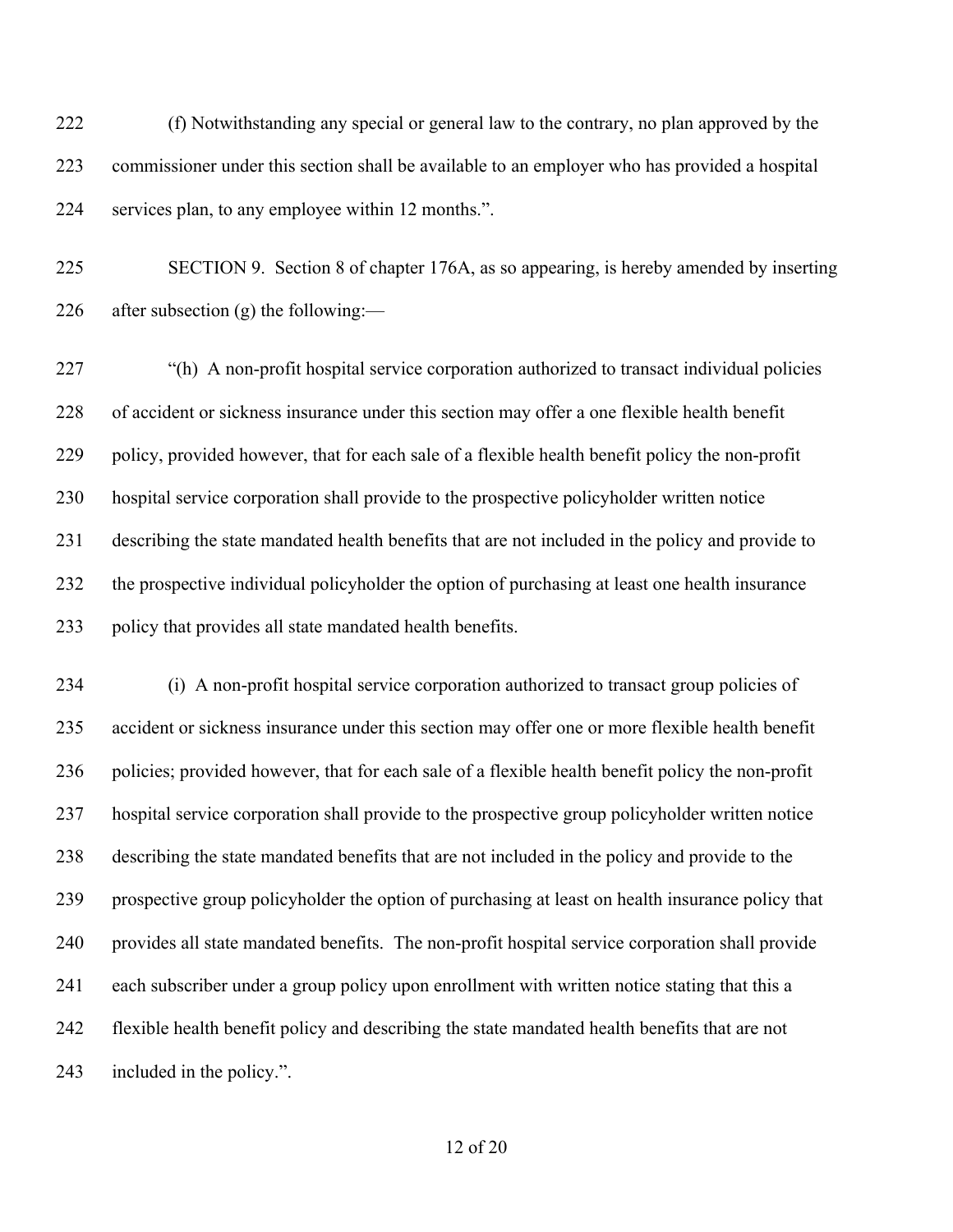| 244 | SECTION 10. Section 1 of Chapter 176B, as so appearing, is hereby amended by                        |
|-----|-----------------------------------------------------------------------------------------------------|
| 245 | inserting the following new definitions:-                                                           |
| 246 | ""Flexible health benefit policy" means a health insurance policy that in whole or in part,         |
| 247 | does not offer state mandated health benefits.                                                      |
| 248 | "State mandated health benefits" means coverage required or required to be offered in the           |
| 249 | general or special laws as part of a policy of accident or sickness insurance that:                 |
| 250 | 1. includes coverage for specific health care services or benefits;                                 |
| 251 | 2. places limitations or restrictions on deductibles, coinsurance, copayments, or any               |
| 252 | annual or lifetime maximum benefit amounts; or                                                      |
| 253 | 3. includes a specific category of licensed health care practitioner from whom an insured           |
| 254 | is entitled to receive care.                                                                        |
| 255 | "Policy of Accident and Sickness Insurance," any policy or contract covering the kind or            |
| 256 | kinds of insurance described in subdivisions (a) through (d) of the sixth paragraph of section 47   |
| 257 | of chapter 175 of the general laws.".                                                               |
| 258 | SECTION 11. Section 4 of chapter 176B, as so appearing, is hereby amended by                        |
| 259 | inserting the following paragraphs at the end thereof:—                                             |
| 260 | "A medical service corporation authorized to transact individual policies of accident or            |
| 261 | sickness insurance under this chapter may offer a one flexible health benefit policy, provided      |
| 262 | however, that for each sale of a flexible health benefit policy the medical service corporation     |
| 263 | shall provide to the prospective policyholder written notice describing the state mandated health   |
| 264 | benefits that are not included in the policy and provide to the prospective individual policyholder |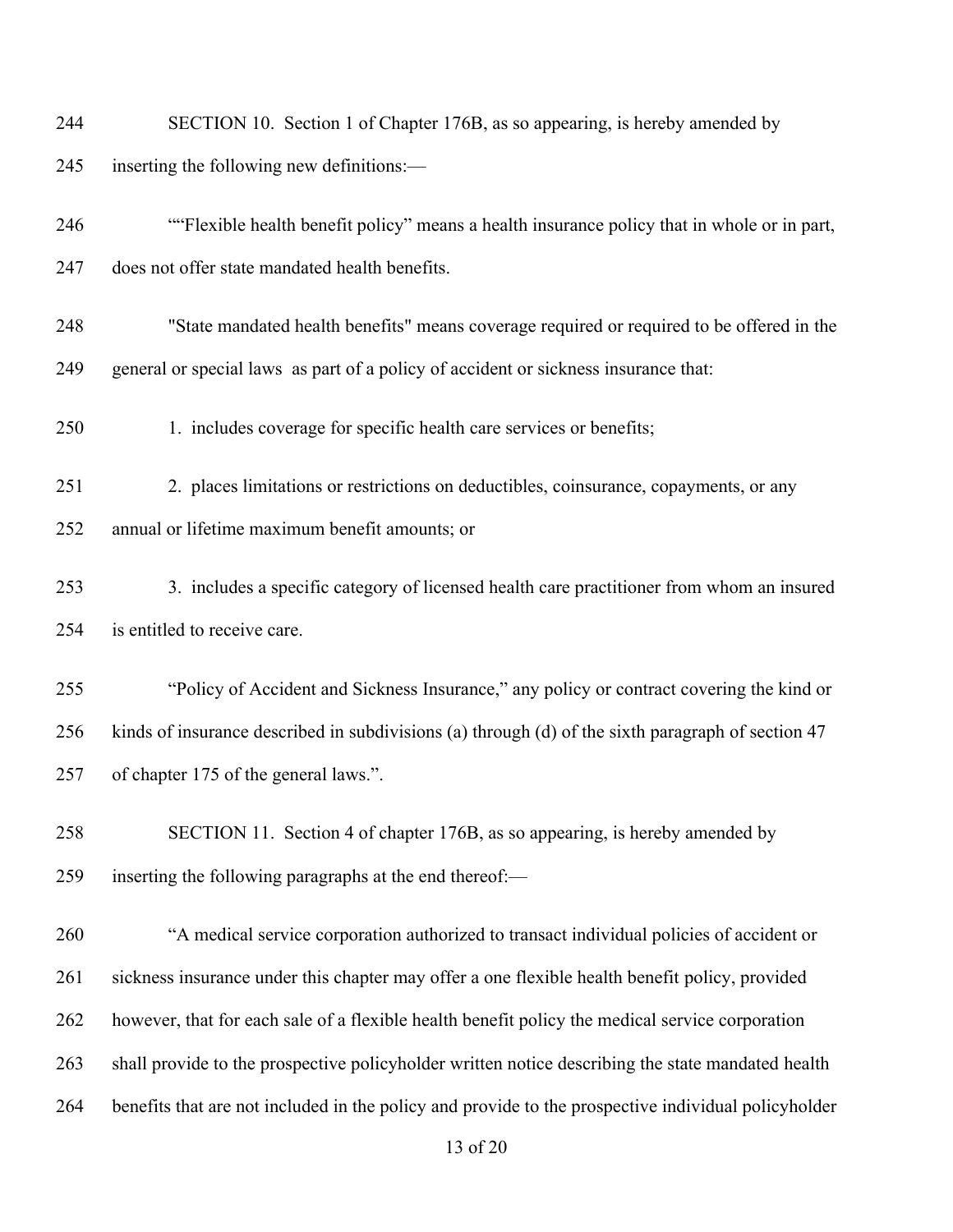the option of purchasing at least one health insurance policy that provides all state mandated health benefits.

 A medical service corporation authorized to transact group policies of accident or sickness insurance under this section may offer one or more flexible health benefit policies; provided however, that for each sale of a flexible health benefit policy the medical service corporation shall provide to the prospective group policyholder written notice describing the state mandated benefits that are not included in the policy and provide to the prospective group policyholder the option of purchasing at least on health insurance policy that provides all state mandated benefits.

 The medical service corporation shall provide each subscriber under a group policy upon enrollment with written notice stating that this a flexible health benefit policy and describing the state mandated health benefits that are not included in the policy.".

 SECTION 12. Said chapter 176B, as so appearing, is hereby amended by inserting after section 6B the following section:-

 "Section 6C. (a) Except as otherwise provided in this section, the commissioner shall not disapprove a subscription certificate solely on the basis that it does not include coverage for at least one mandated benefit.

 (b) The commissioner shall not approve a subscription certificate unless it provides, at a minimum, coverage for:

(1) pregnant women, infants and children as set forth in section 47C;

(2) prenatal care, childbirth and postpartum care as set forth in section 47F;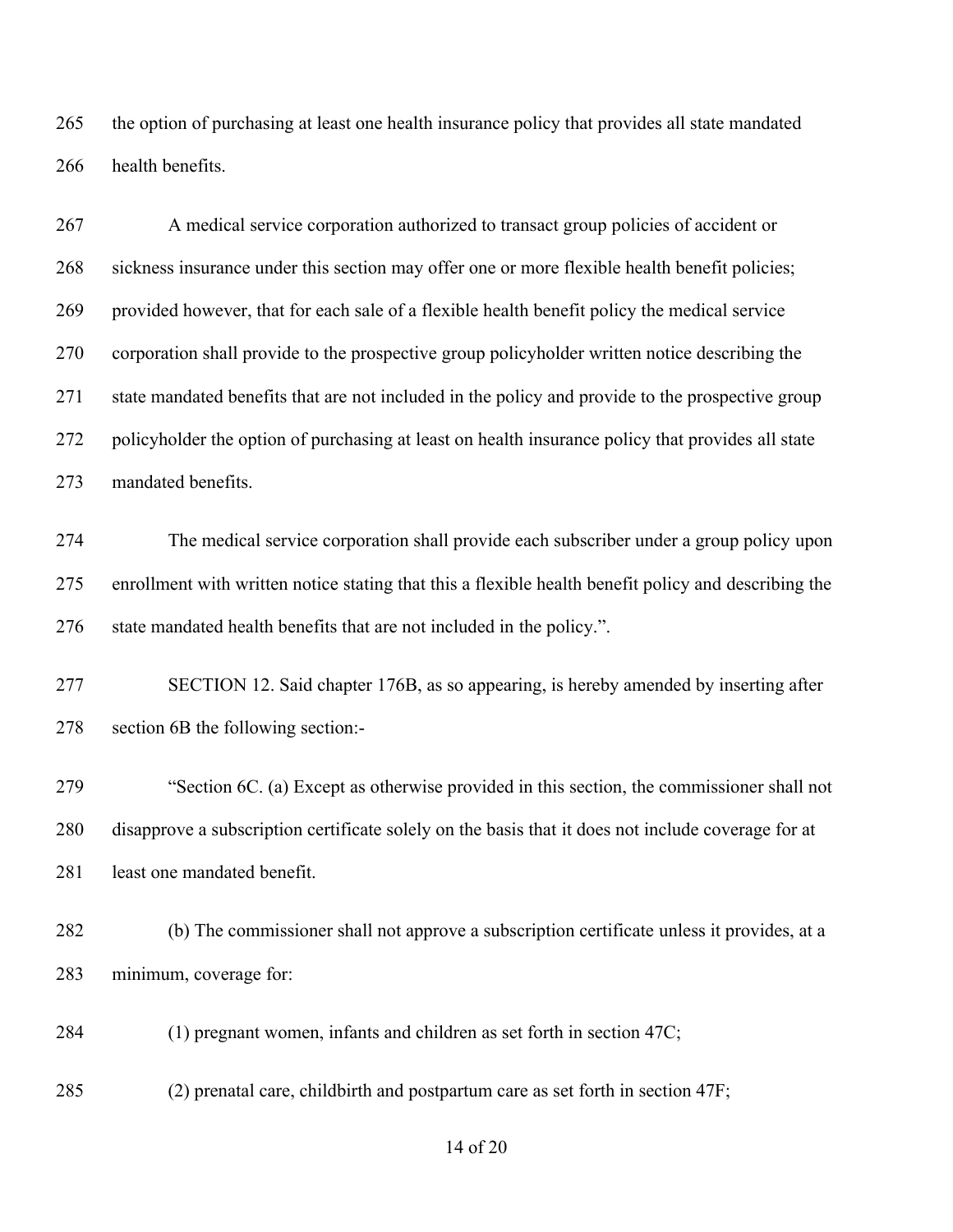| 286 | (3) cytologic screening and mammographic examination as set forth in section 47G;                   |
|-----|-----------------------------------------------------------------------------------------------------|
| 287 | (3A) diabetes-related services, medications, and supplies as defined in section 47N;                |
| 288 | (4) early intervention services as set forth in said section 47C; and                               |
| 289 | (5) mental health services as set forth in section 47B; provided however, that if the policy        |
| 290 | limits coverage for outpatient physician office visits, the commissioner shall not disapprove the   |
| 291 | policy on the basis that coverage for outpatient mental health services is not as extensive as      |
| 292 | required by said section 47B, if the coverage is at least as extensive as coverage under the policy |
| 293 | for outpatient physician services.                                                                  |
| 294 | (c) The commissioner shall not approve a subscription certificate that does not include             |
| 295 | coverage for at least 1 mandated benefit unless the corporation continues to offer at least one     |
| 296 | subscription certificate that provides coverage that includes all mandated benefits.                |
| 297 | (d) For purposes of this section, "mandated benefit" shall mean a requirement in this               |
| 298 | chapter that requires coverage for specific health services, specific diseases or certain providers |
| 299 | of health care.                                                                                     |
| 300 | (e) The commissioner may promulgate rules and regulations as are necessary to carry out             |
| 301 | this section.                                                                                       |
| 302 | (f) Notwithstanding any special or general law to the contrary, no plan approved by the             |
| 303 | commissioner under this section shall be available to an employer who has provided a                |
| 304 | subscription certificate, to any employee within 12 months.".                                       |
| 305 | SECTION 13. Section 1 of chapter 176G, as so appearing, is hereby amended by                        |
| 306 | inserting the following new definitions:-                                                           |
|     | 15 of 20                                                                                            |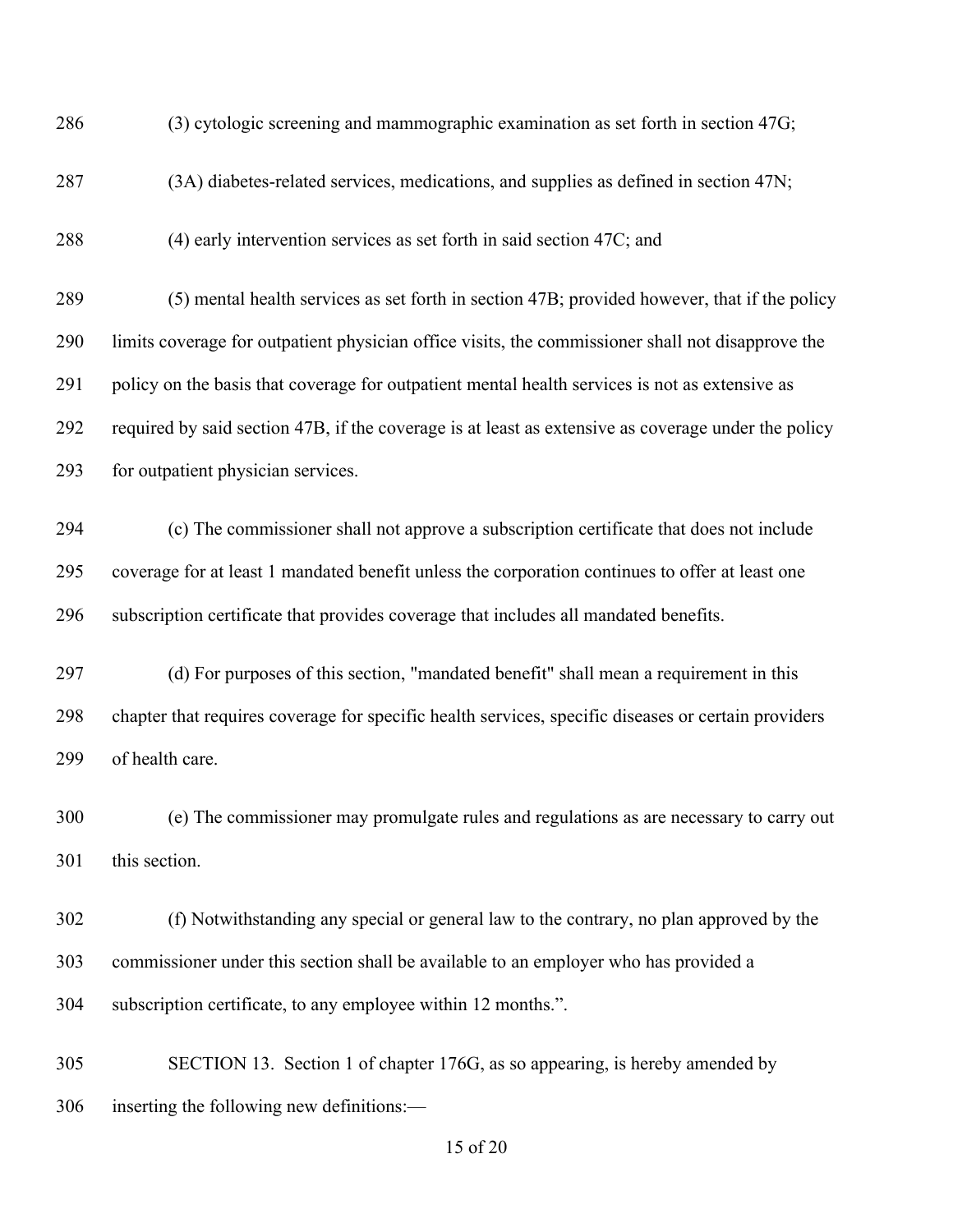| 307 | "Flexible health benefit policy" means a health insurance policy that in whole or in part,        |
|-----|---------------------------------------------------------------------------------------------------|
| 308 | does not offer state mandated health benefits.                                                    |
| 309 | "State mandated health benefits" means coverage required or required to be offered in the         |
| 310 | general or special laws as part of a policy of accident or sickness insurance that:               |
| 311 | 1. includes coverage for specific health care services or benefits;                               |
| 312 | 2. places limitations or restrictions on deductibles, coinsurance, copayments, or any             |
| 313 | annual or lifetime maximum benefit amounts; or                                                    |
| 314 | 3. includes a specific category of licensed health care practitioner from whom an insured         |
| 315 | is entitled to receive care.                                                                      |
| 316 | "Policy of Accident and Sickness Insurance," any policy or contract covering the kind or          |
| 317 | kinds of insurance described in subdivisions (a) through (d) of the sixth paragraph of section 47 |
| 318 | of chapter 175 of the general laws.".                                                             |
| 319 | SECTION 14. Section 4 of chapter 176G, as most recently amended by section 97 of                  |
| 320 | chapter 131 of the acts of 2014, hereby further amended by adding the following paragraph at the  |

end thereof:—

 "A health maintenance organization authorized to transact individual policies of accident or sickness insurance under this chapter may offer a one flexible health benefit policy, provided however, that for each sale of a flexible health benefit policy the health maintenance organization shall provide to the prospective policyholder written notice describing the state mandated health benefits that are not included in the policy and provide to the prospective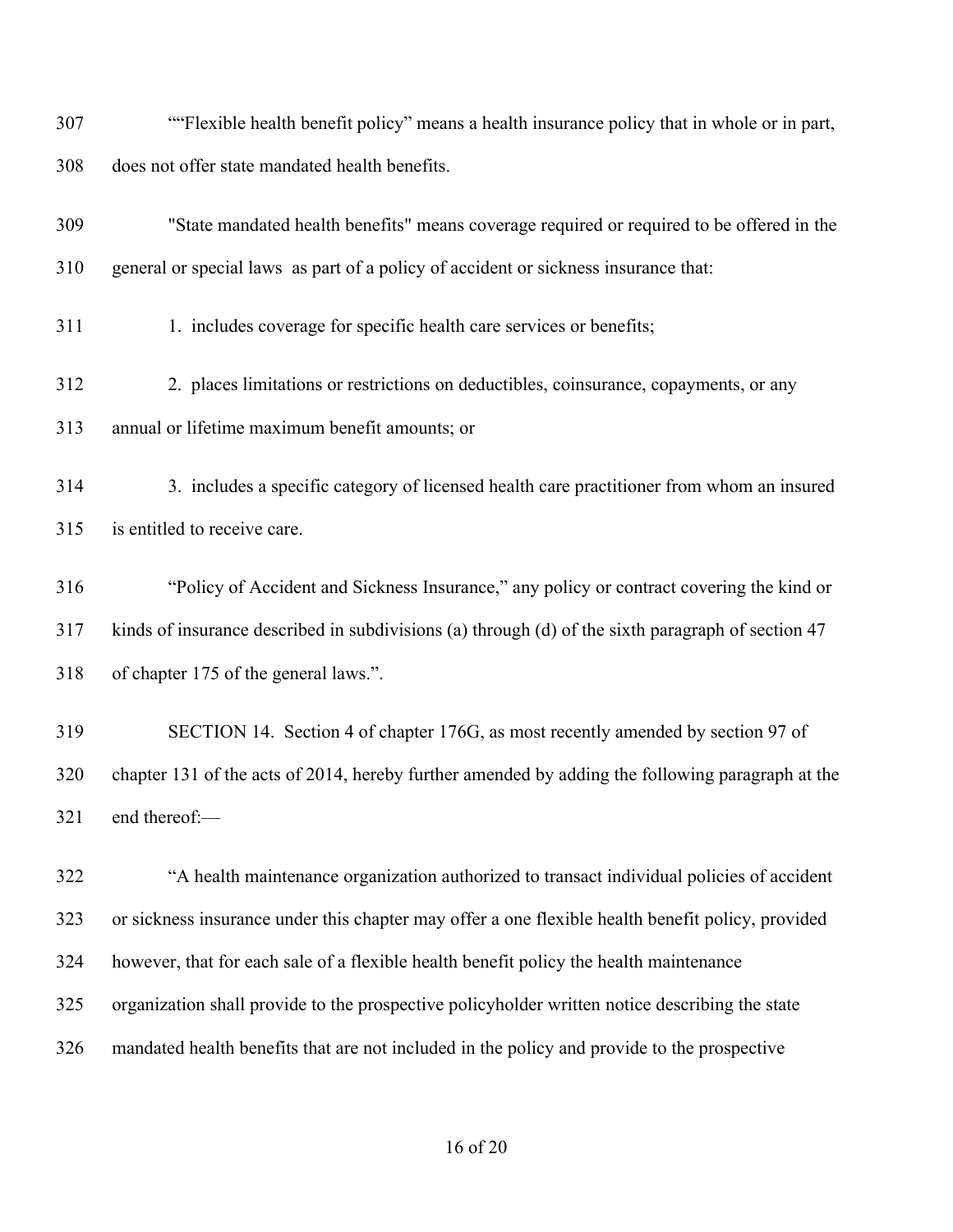individual policyholder the option of purchasing at least one health insurance policy that provides all state mandated health benefits.".

| 329 | SECTION 15. Chapter 176G, as most recently amended by section 5 of chapter 207 of                 |
|-----|---------------------------------------------------------------------------------------------------|
| 330 | the acts of 2014, is hereby further amended by inserting after section 4V the following section:- |
| 331 | "Section 4W. A health maintenance organization authorized to transact group policies of           |
| 332 | accident or sickness insurance under this chapter may offer one or more flexible health benefit   |
| 333 | policies; provided however, that for each sale of a flexible health benefit policy the health     |
| 334 | maintenance organization shall provide to the prospective group policyholder written notice       |
| 335 | describing the state mandated benefits that are not included in the policy and provide to the     |
| 336 | prospective group policyholder the option of purchasing at least on health insurance policy that  |
| 337 | provides all state mandated benefits. The health maintenance organization shall provide each      |
| 338 | subscriber under a group policy upon enrollment with written notice stating that this a flexible  |
| 339 | health benefit policy and describing the state mandated health benefits that are not included in  |
| 340 | the policy.".                                                                                     |
|     |                                                                                                   |

 SECTION 16. Chapter 176G of the General Laws, as appearing in the 2014 Official Edition, is hereby amended by inserting after Section 16B the following section:-

 Section 16C. (a) Except as otherwise provided in this section, the commissioner shall not disapprove a health maintenance contract solely on the basis that it does not include coverage for at least 1 mandated benefit.

 (b) The commissioner shall not approve a health maintenance contract unless it provides coverage for: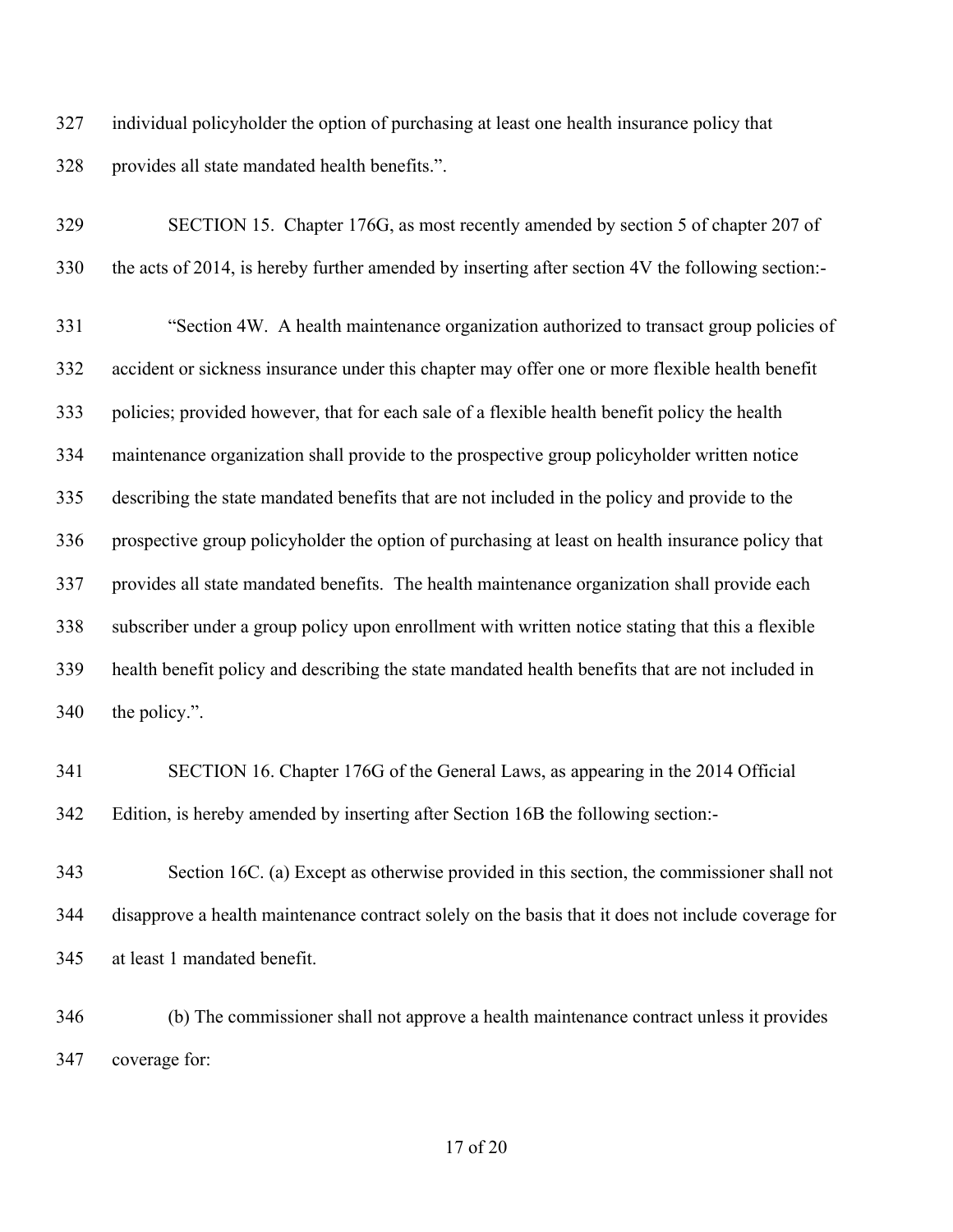| 348 | (1) pregnant women, infants and children as set forth in section 47C;                               |
|-----|-----------------------------------------------------------------------------------------------------|
| 349 | (2) prenatal care, childbirth and postpartum care as set forth in section 47F;                      |
| 350 | (3) cytologic screening and mammographic examination as set forth in section 47G;                   |
| 351 | (3A) diabetes-related services, medications, and supplies as defined in section 47N;                |
| 352 | (4) early intervention services as set forth in said section 47C; and                               |
| 353 | (5) mental health services as set forth in section 47B; provided however, that if the policy        |
| 354 | limits coverage for outpatient physician office visits, the commissioner shall not disapprove the   |
| 355 | policy on the basis that coverage for outpatient mental health services is not as extensive as      |
| 356 | required by said section 47B, if the coverage is at least as extensive as coverage under the policy |
| 357 | for outpatient physician services.                                                                  |
| 358 | (c) The commissioner shall not approve a health maintenance contract that does not                  |
| 359 | include coverage for at least one mandated benefit unless the health maintenance organization       |
| 360 | continues to offer at least one health maintenance contract that provides coverage that includes    |
| 361 | all mandated benefits.                                                                              |
| 362 | (d) For purposes of this section, "mandated benefit" shall mean a requirement in this               |
| 363 | chapter that requires coverage for specific health services, specific diseases or certain providers |
| 364 | of health care.                                                                                     |
| 365 | (e) The commissioner may promulgate rules and regulations as are necessary to carry out             |
| 366 | the provisions of this section.                                                                     |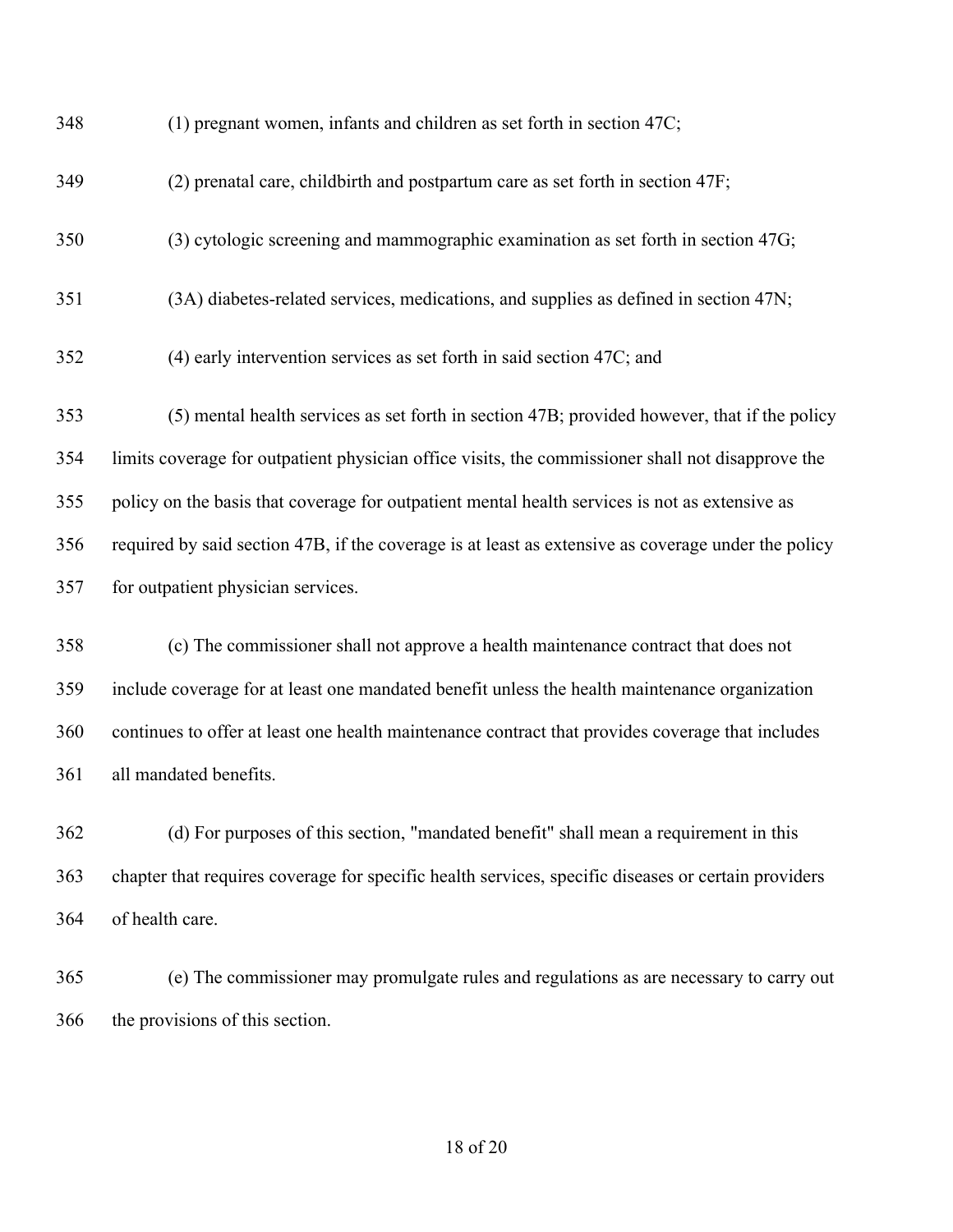| 367 | (f) Notwithstanding any special or general law to the contrary, no plan approved by the            |
|-----|----------------------------------------------------------------------------------------------------|
| 368 | commissioner under this section shall be available to an employer who has provided a health        |
| 369 | maintenance contract, to any employee within 12 months.                                            |
| 370 | SECTION 17. Section 1 of chapter 176M, as so appearing, is hereby amended by                       |
| 371 | inserting the following new definitions:—                                                          |
| 372 | "Flexible health benefit policy" means a health insurance that, in whole or in part, does          |
| 373 | not offer state mandated health benefits.                                                          |
| 374 | "State mandated health benefits" means coverage required to be offered any general or              |
| 375 | special law that:                                                                                  |
| 376 | 1. includes coverage for specific health care services or benefits;                                |
| 377 | 2. places limitations or restrictions on deductibles, coinsurance, copayments, or any              |
| 378 | annual or lifetime maximum benefit amounts; or                                                     |
| 379 | 3. includes a specific category of licensed health care practitioner from whom an insured          |
| 380 | is entitled to receive care.".                                                                     |
| 381 | SECTION 18. Section 2 of chapter 176M, as most recently amended by section 35 of                   |
| 382 | chapter 288 of the acts of 2014, is hereby further amended by striking out the first sentence of   |
| 383 | subsection (d) and inserting in place thereof the following:-                                      |
| 384 | "A carrier that participates in the nongroup health insurance market shall make available          |
| 385 | to eligible individuals a standard guaranteed health plan established pursuant to paragraph (c)    |
| 386 | and may additionally make available to eligible individuals no more than two alternative           |
| 387 | guaranteed issue health plans, one of which may be a flexible health benefit policy, with benefits |